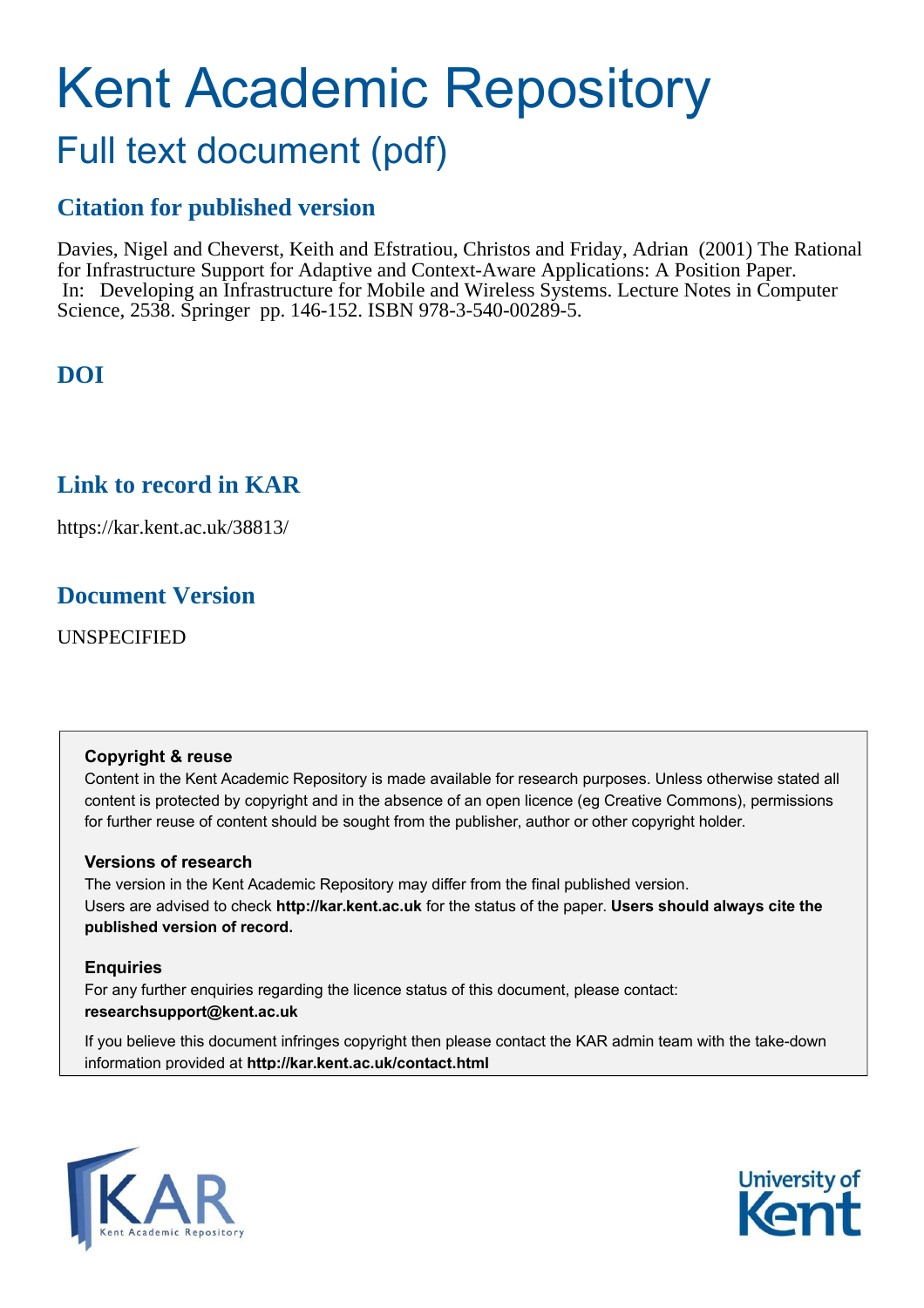#### **The Rational for Infrastructure Support for Adaptive and Context-Aware Applications: A Position Paper**

Nigel Davies<sup>1,2</sup>, Keith Cheverst<sup>1</sup>, Christos Efstratiou<sup>1</sup> and Adrian Friday<sup>1</sup>

<sup>1</sup> Distributed Multimedia Research Group, Computing Department, Lancaster University, Bailrigg, Lancaster LA1 4YR, England {nigel, kc, efstrati, adrian}@comp.lancs.ac.uk <sup>2</sup> Department of Computer Science, Gould-Simpson Building, University of Arizona, AZ 85712

nigel@cs.arizona.edu

**Abstract.** Research has demonstrated that mobile and wireless applications benefit from a knowledge of their operating environment. Examples of contextaware or adaptive applications have been constructed and evaluated with the results being widely disseminated within the research community. However, the field is still sufficiently new that there are currently no standards for describing, disseminating or managing the necessary contextual information. Moreover, there are no standards (or even accepted best practices) for coordinating adaptation across multiple applications and systems. In this position paper we argue that the lack of standards in this area will inhibit the widespread deployment of many of the compelling context-aware mobile applications currently being designed.

#### **1 Introduction**

The benefits of context-aware and adaptive applications are well established: such systems can offer significant improvements in performance and functionality over their non-adaptive counterparts. However, to date the architectures and implementations developed to support such applications have been somewhat ad-hoc in nature. In particular, most systems focus on one specific type of adaptation or awareness, e.g. adapting to changes in network characteristics or end-system location, rather than taking an holistic approach that encompasses the many different issues that must be addressed in supporting such applications. In this paper we argue that new infrastructure services provide a means of supporting adaptive and context-aware applications and that by working to create uniformity and standardization of these services, we can accelerate the widespread development and deployment of adaptive and context-aware applications and systems.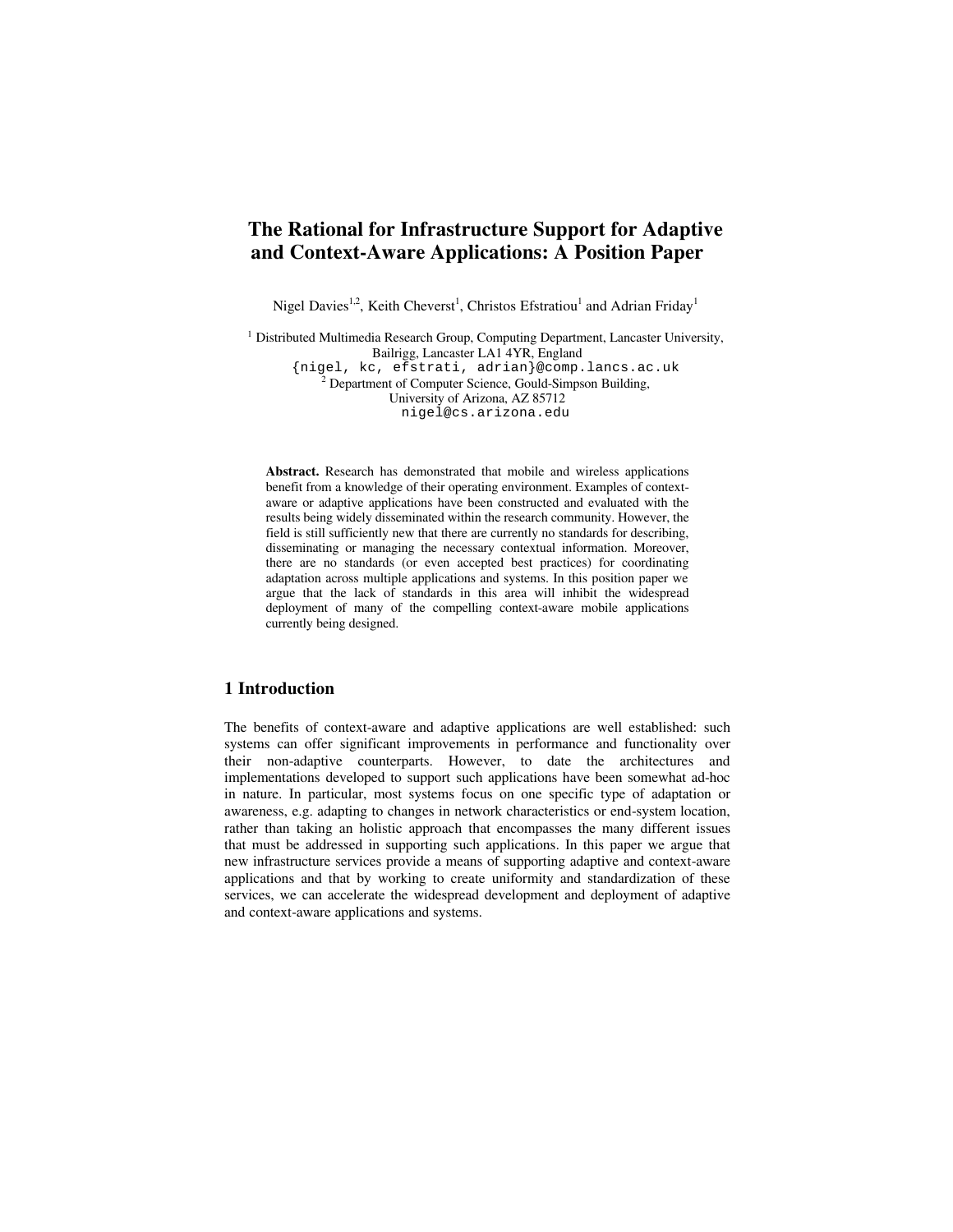#### **2 Context-Aware and Adaptive Applications**

For a number of years researchers have recognized that one of the defining features of mobile environments is the concept of *change*. Early work in the field of mobile computing tended to focus on change as it applied to network quality-of-service (QoS) [4], [15]. In particular, many researchers postulated that future mobile endsystems would be multi-homed with applications and system components being required to operate over different wireless networks with widely varying QoS characteristics. The solutions proposed typically involved a simple sensor-actuator feedback loop with possible adaptation strategies including adjustment of protocol parameters [7], modification of protocol semantics from synchronous to asynchronous operation [14] and code/functionality migration [14]. Such adaptive systems tend to offer significantly better performance than their non-adaptive counterparts, especially when operated over low-bandwidth networks. For example, the MOST project [4] reported a significant improvement when using an adaptive middleware platform over GSM (as compared to the non-adaptive version of the platform). Similar improvements were reported in other adaptive systems. In addition to this work on network oriented adaptation, significant work has been carried out in developing adaptive systems that attempt to modify their behavior to minimize power consumption (e.g. [16]).

In parallel with this work on adaptive systems, the early 90s saw significant activity in the field of context-aware or context-sensitive systems. Early examples include the location-aware electronic post-it note developed by Brown [2], a wide range of location-based systems from ORL as part of the Active Badge project [25] and the Cyberguide project at Georgia Tech [18]. Perhaps the most complete piece of work in this field was the context-aware system developed at PARC by Schilit [21] which proposed a framework for writing context-aware applications. Research in this field has continued with more recent projects such as the GUIDE project at Lancaster [3] that has developed a context-sensitive tour-guide system and the TEA system at Karlsruhe that uses sensors attached to mobile phones to provide context-aware functionality such as call re-direction [22].

Researchers have also begun to investigate how mobile systems can exploit services in the infrastructure as part of the their contextual awareness. A prime example of this is the RADAR system [1] in which a mobile end-system can automatically locate nearby printers and then provide the user with directions on how to find the physical devices. Other examples include the work of Ishii where infrastructure components are used to supplement the capabilities of the mobile endsystem [12]. Finally, systems such as [11] and [13] provide access to location-based services.

This research in the field of context-awareness and adaptation has produced a wide range of compelling scenarios and motivated the emergence of major areas of commercial activity such as the development of location-based services.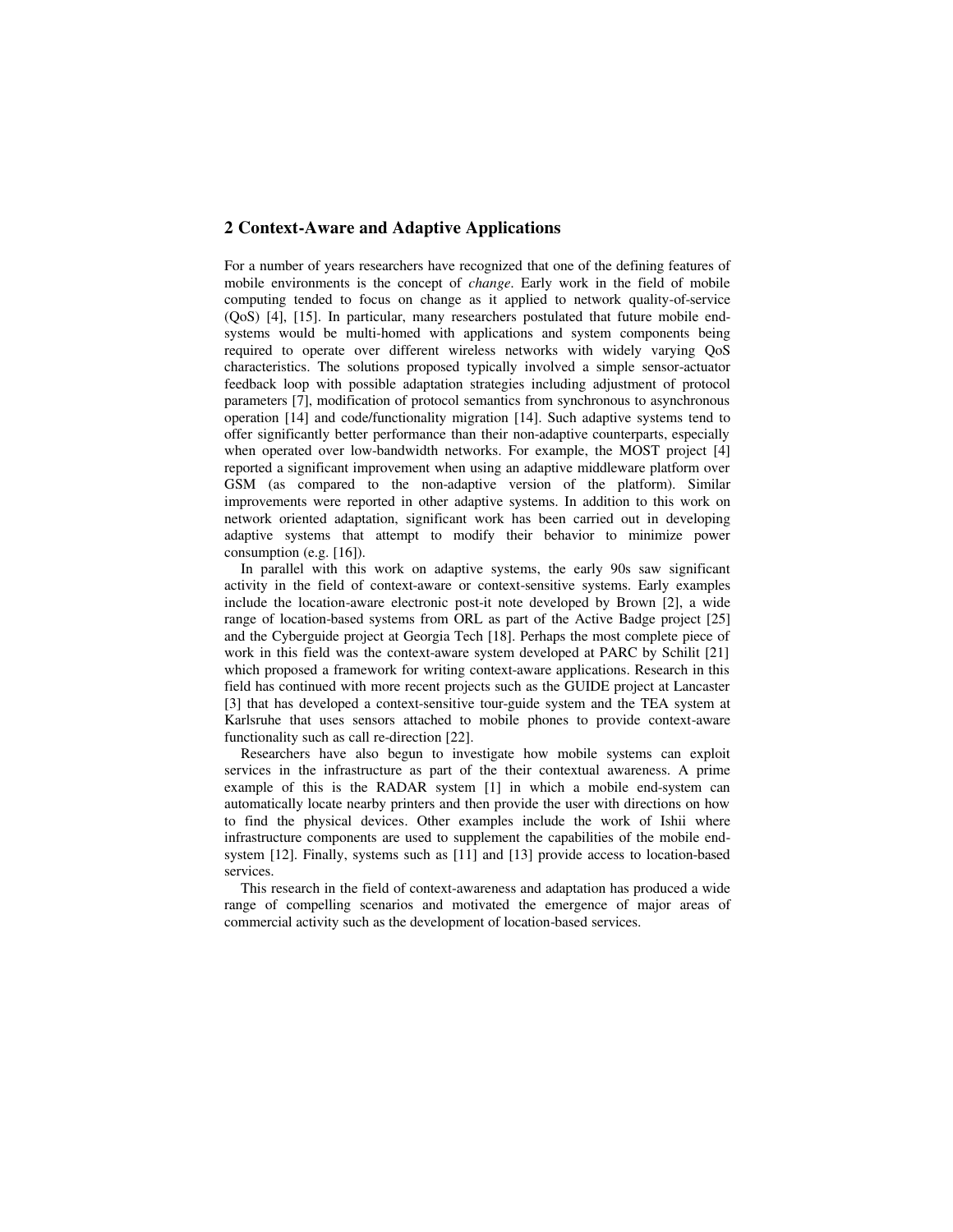#### **3 The Problems of Adopting an Ad-Hoc Approach**

The research described in section 2 has demonstrated the advantages of adding adaptive and context-aware behavior to mobile applications. However, the current research systems adopt a largely ad-hoc approach to supporting this behavior. There are notable exceptions, such as [5], [20], [21]. However, these systems typically only take into account a small subset of likely contextual triggers and do not address issues such as, for example, service discovery.

In the following sections we highlight, using examples where appropriate, the problems of adopting an ad-hoc approach to supporting adaptation and contextualawareness.

#### **3.1 Adaptive Systems**

The principal problem with current approaches to supporting adaptation is that they provide little support for coordinating behavior across multiple applications or system components. This problem of coordination between adaptive applications was first identified by Noble et. al. as part of their work on the Odyssey system [20]. While Odyssey provides support for sharing resource information between applications and hence helps to coordinate adaptation strategies, the primary focus is on adapting to changes in network QoS. However, it is increasingly widely recognized that mobile systems need to adapt to a wide range of attributes such as user activities, location, service availability and power levels in addition to network QoS. In current systems this is achieved using the control feedback loop described earlier: applications monitor the resources of interest and adapt to changes in the availability of these resources. However, a lack of coordination between applications can cause a number of problems [6]. A simple example is when multiple applications are running on the same end-system and are making uncoordinated accesses to the end-system's local disk. If the system is trying to conserve power by spinning down the disk when idle, then coordinating these applications in order that regular disk accesses (caused by features such as auto-save) occur within a small time-window could significantly reduce the system's overall power consumption.

When additional triggers for adaptive behavior are introduced the situation becomes complex and uncoordinated adaptation strategies may cause conflicting behavior. For example, consider a mobile end-system that is running applications that can adapt to both power and network connectivity. The end-system detects that the available power is reaching a critical level and informs the application to reduce its power consumption: the application does so by reducing its network requirements. However, this leads to a corresponding increase in the availability of network resources that might lead other applications to increase their network traffic.

Finally, most adaptation systems only monitor local resources. Hence, it is difficult to coordinate adaptation across multiple distributed components. This is an important issue when adaptation strategies involve the instantiation of network services such as proxies or filters. To make an informed decision about the use of such services the system needs to have more information than can be easily collected on the end-system itself.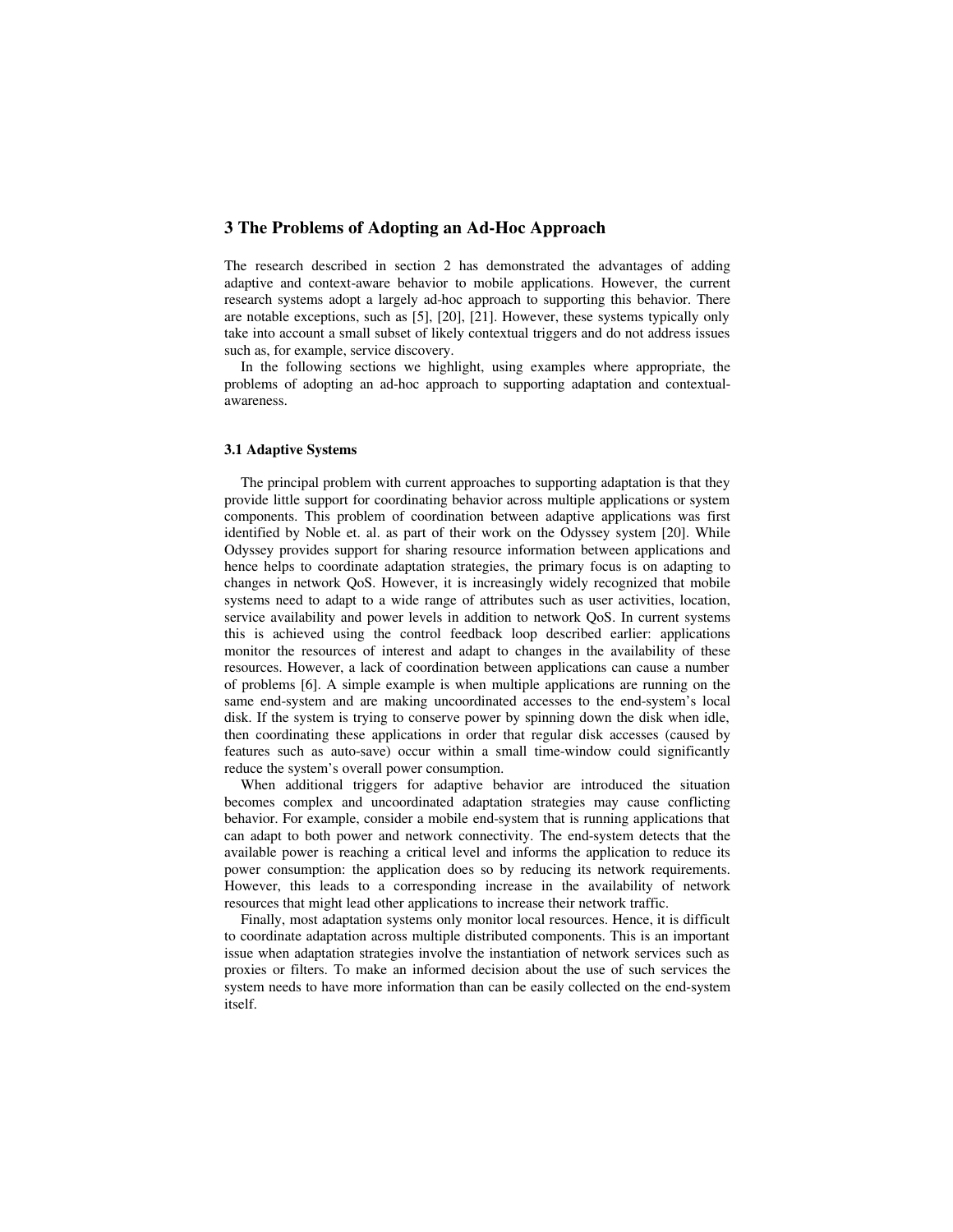#### **3.2 Service Discovery**

There is currently intense interest in the use of service location and interaction platforms such as SLP [9], Jini [23] and UpnP [19] to support ubiquitous and contextaware computing. Examples of initiatives in this space include [1]. However, as the list of technologies mentioned above suggests, there are currently a number of different service discovery and interaction technologies that can be used to support mobile applications. Further examples include HAVi [10], Salutation [24] and X.10. The majority of these platforms are specialized for a particular operating environment and it appears unlikely that convergence will occur in the near future. As a result, either gateways or new platforms will be required in the fixed infrastructure or mobile clients will need to support multiple discovery protocols. However, it is important to note that there are substantive differences in current service discovery and interaction technologies that can impact on application design and implementation. As a result, designing applications that can use multiple service interaction technologies and gateways that support interworking between different service interaction technologies are both non-trivial tasks.

The situation is further complicated by the fact that the current set of service interaction technologies are missing many of the features required to support ubiquitous applications [8]. Examples of these shortcomings include:

Lack of scalability. Current systems (with the exception of SLP) are primarily designed to operate in small scale networks and do not scale well as the number of services and devices increases.

Lack of state-based query support. None of the systems currently support querys for services based on dynamic state. For example, in UPnP to find a printer with paper would require a client to query the network in order to obtain a list of all printers and then access each individually to check their state. Future clients would have to repeat this process.

Lack of support for service meta-data. It is currently impossible for third-parties to augment service descriptions. For example, users in a network may wish to augment a service description of a printer with comments about its tendency to jam at key moments.

Other examples of omissions in current service interaction technologies are given in [8].

#### **3.3 Location Awareness**

We have experienced first-hand the problems of adopting an ad-hoc approach to supporting contextual awareness during our work on the GUIDE system [3]. This system provides visitors to the city of Lancaster with an electronic city-guide that provides information to the visitor tailored to their preferences and the current context such as location. In the current system we use location beacons transmitted using a city-wide 802.11 network to provide the location context for this application. However, we would clearly like to be able to use GUIDE in cities that do not support this form of location information. Hence, a technology independent form of location information is desirable. Of course achieving this raises a large number of issues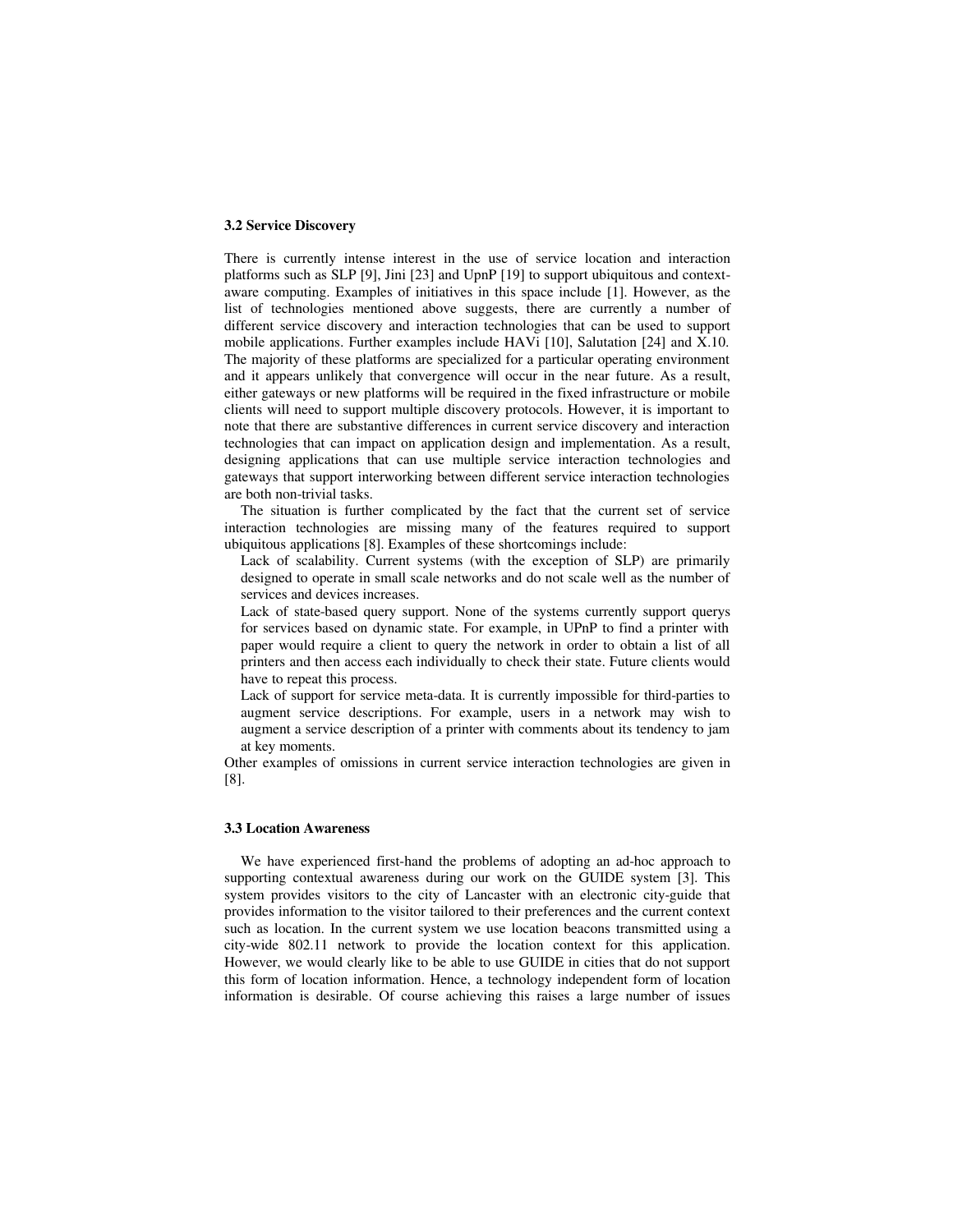including resolving the differences between symbolic and geographic location models (symbolic models identify locations using a naming scheme rather than absolute geographic coordinates) and addressing security and privacy concerns. An excellent treatment of these issues can be found in [17].

#### **4 The Role of Infrastructure Support**

Based on the examples in section 3 we believe that infrastructure support for adaptation and contextual awareness is required if we are to witness rapid and widespread deployment of applications that exploit such techniques. The precise nature of this support is clearly a matter for further research. However, we identify the following features that we believe this support should provide.

- 1. An agreed mechanism for applications to obtain and interpret contextual and adaptation information. This mechanism should support both local and remote sources of information and should adequately address issues such as privacy. More over, it is important that the mechanism is specified in sufficient detail to support access to independently developed information sources, yet is flexible enough to allow the integration of new sources of information as they become available.
- 2. An agreed set of mechanisms for discovering services. Of course this may be related to point 1 above in a number of different ways: a service discovery mechanism could be used to discover sources of contextual information or services could appear as additional pieces of contextual information.
- 3. An agreed set of mechanisms for coordinating applications and system responses to adaptation and contextual information. Once again, such a set of mechanisms must span both local and remote sources of information and components that are required to adapt.

Clearly this is not intended to be a complete list of requirements. For example, significant work is still needed on designing appropriate adaptation polices for devices that use contextual information.

It should also be noted that in considering the above points it is important to stress that these issues should be tackled from a mobile computing perspective. More specifically, many of the technologies currently being considered for such activities are based around heavyweight protocols/architectures such as http and SOAP and include payloads containing XML. Such approaches are clearly not optimized for transmission over low-speed links or to resource-poor mobile end-systems.

#### **5 Concluding Remarks**

In this brief position paper we have presented the rationale for developing infrastructure support for context-aware and adaptive applications. We believe that such support is necessary in order to facilitate the rapid and widespread development and deployment of applications that will bring significant benefits to end-users. While the exact nature of this infrastructure support is clearly a matter for further research, we have identified a number of core requirements that need to be considered as part of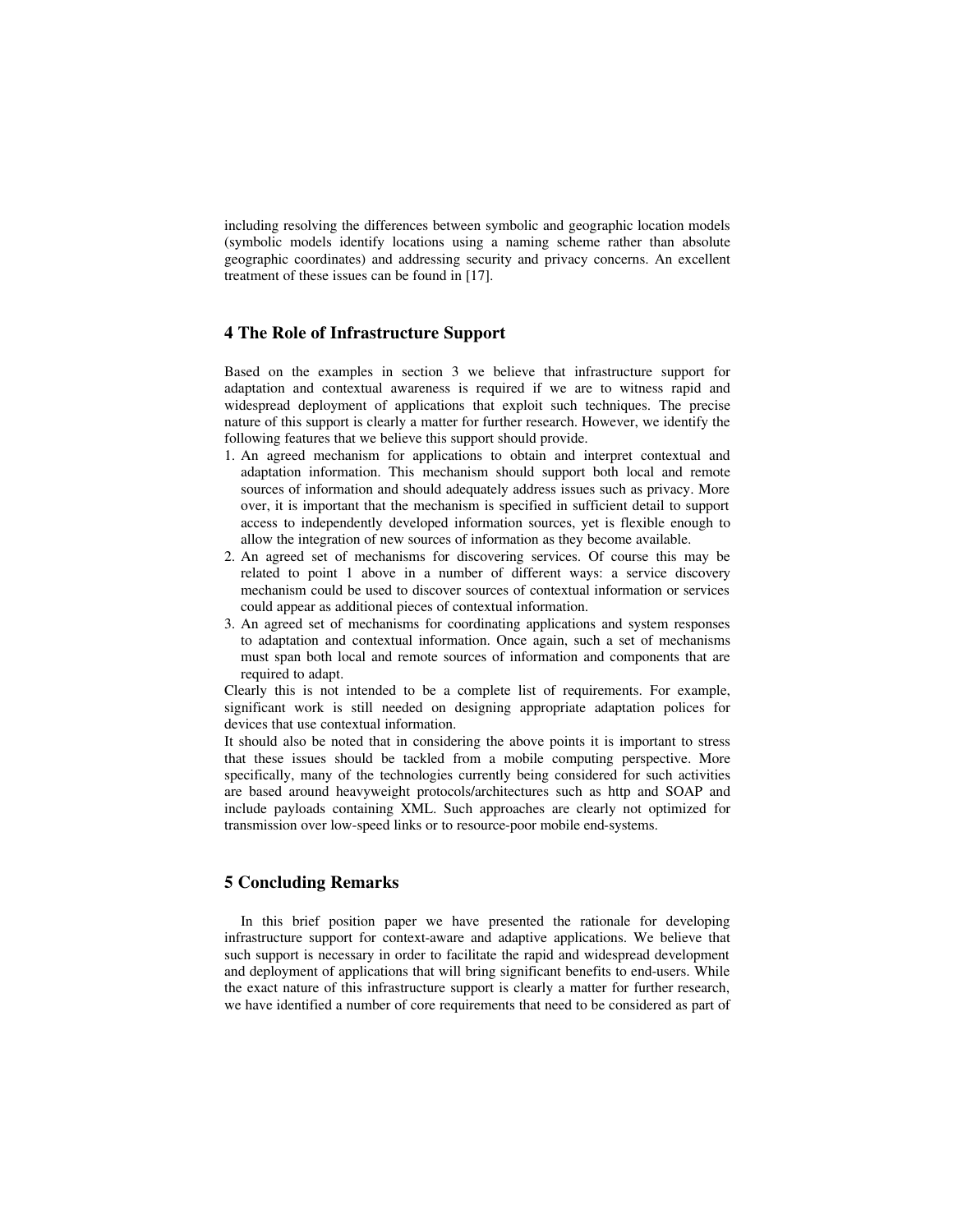this work. These requirements include the need for common mechanisms for obtaining and interpreting contextual information, an integrated approach to service discovery and a set of mechanisms for coordinating applications and system adaptation in response to multiple contextual triggers.

#### **References**

- 1. Bahl, P., Padmanabhan, V. N.: RADAR: An In-Building RF Based User Location and Tracking System. In Proc. of IEEE INFOCOM 2000, Tel-Aviv, Israel (March, 2000) 775- 784
- 2. Brown, P.J.: The stick-e document: a framework for creating context-aware applications. In Proc. of EP'96, Palo Alto, U.S. (1996) 259-272
- 3. Cheverst, K., Davies, N., Friday, A., Mitchell, K.: Experiences of Developing and Deploying a Context-Aware Tourist Guide: The Lancaster GUIDE Project. Proc. of Mobicom'00, Boston, U.S. (2000)
- 4. Davies, N., Blair, G.S., Cheverst, K., Friday, A.: Supporting Adaptive Services in a Heterogeneous Mobile Environment. In Proc. of the Workshop on Mobile Computing Systems and Applications, Santa Cruz, CA, U.S. (1994)
- 5. Dey, A., Abowd, G., Salber, D.: A Context-Based Infrastructure for Smart Environments. In Proc. of 2000 Conference on Human Factors in Computing Systems. (2000)
- 6. Efstratiou, C., Cheverst, K., Davies, N., Friday. A.: An Architecture for the Support of Adaptive Context-Aware Applications. Proceedings of Mobile Data Management (MDM 2001), Hong Kong. (2001)
- 7. Friday A., Davies, N., Blair, G., Cheverst, K.: Developing Adaptive Applications: The MOST Experience. Journal of Integrated Computer-Aided Engineering, 6(2). 143- 157
- 8. Friday, A., Davies, N., Catterall, E.: Supporting Service Discovery, Querying and Interaction in Ubiquitous Computing Environments. Proc. of 2nd MobiDE Workshop, Santa Barbara, U.S. (2001)
- 9. Guttman, E., Perkins, C., Veizades, J., Day, M.: Service Location Protocol, Version 2. RFC 2608. (1999)
- 10.HAVi Consortium.: HAVi Specification V1.0. (2000)
- 11.Hodes, T.D., Katz, R.H., Servan-Schreiber, E., Rowe, L.A.: Composable ad-hoc Mobile Services for Universal Interaction. In Proc. ACM Mobicom'97, Budapest, Hungary. (1997) 1 - 12
- 12.Ishii, H. Ullmer, B.: Tangible Bits: Towards Seamless Interfaces between People, Bits and Atoms. In Proc. of Conference on Human factors in computing systems (CHI '97), Atlanta, ACM Press. (1997) 234-241
- 13.José, R., Davies, N.: Scalable and Flexible Location-Based Services for Ubiquitous Information Access. In Proc. 1<sup>st</sup> International Symposium on Handheld and Ubiquitous Computing, HUC'99, Karlsruhe, Germany. (1999)
- 14.Joseph A., Tauber, J., Kaashoek, F.: Mobile Computing with the Rover Toolkit. IEEE Transactions on Computers: Special issue on Mobile Computing, 43(3), (1997)
- 15.Katz R.: Adaptation and Mobility in Wireless Information Systems. IEEE Personal Communications, 1(1). (1994) 6-17
- 16.Kravets R., Krishnan, P.: Application-Driven Power Management for Mobile Communication. In Proc. 4<sup>th</sup> ACM International Conference on Mobile Computing and Networking (MOBICOM '98). (1998)
- 17.Leonhardt, U.: Supporting Location-Awareness in Open Distributed Systems. Ph.D. Thesis, Dept. of Computing, Imperial College London. (1998)